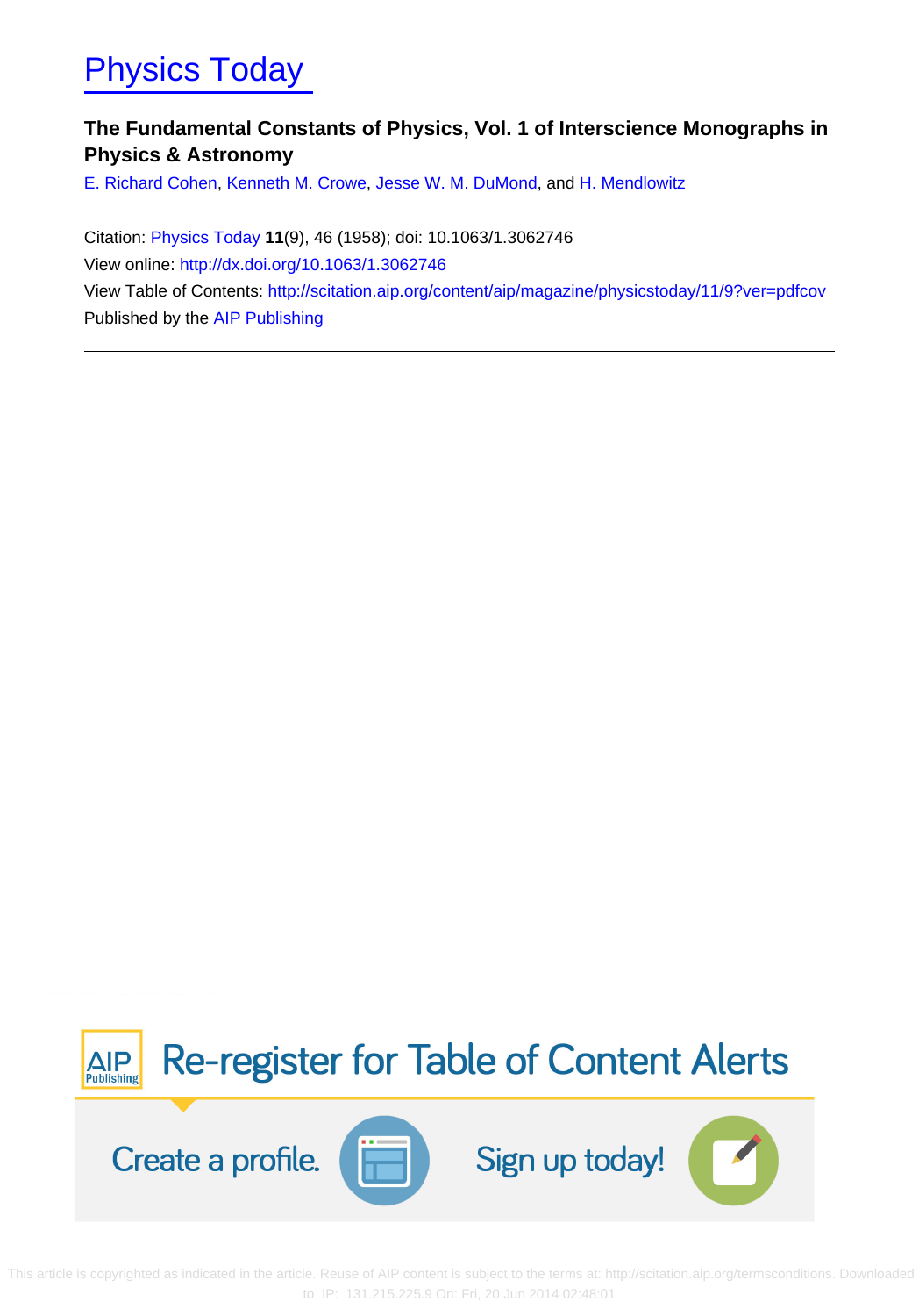

**CENTRAL SCIENTIFIC CO.**<br>1718-B frving Park Road • Chicago 13, Illinois<br>Branches and Warehouses — Mountainside, N. J.<br>80ston • Birmingham • Santa Clara • Los Angeles • Tulsa<br>Houston • Toronto • Montreal • Vancouver • Otta

## **ENGINEERS and SCIENTISTS**

Aeronutronic Systems, Inc., a subsidiary of Ford mercial programs in Glendale and at modern, new facilities overlooking the Pacific Ocean at Newport Beach, California.

Outstanding career opportunities for qualified scientists and engineers who are U. S. citizens are available in the following fields:

**THEORETICAL PHYSICS-**Atomic **and** Molecular Physics • Infrared and Atmospheric Physics \* Plasma Physics • Nuclear Weapons Phenomena

ELECTRONICS —Radar • Information Links • Automatic Controls • Mathematics

**COMPUTERS** *&* **DATA PROCESSORS** Input-Output Equipment • Storage Units • Display Devices

WEAPON SYSTEMS —Aero-Thermodynamics • Aero-chemistry and Propulsion • Astronautics

SPACE SCIENCES-Astrodynamics • Space Environment • Theoretical Physics

Qualified applicants are invited to send resumes and inquiries to Mr. L. T. Williams.

**AERONUTRONIC SYSTEMS, INC.** *a subsidiary of Ford Motor Company* 1234 Air Way, Bldg. 21, Glendale, Calif. • Tel. CHapman 5-6651

and discussed. Considerable attention is given to nonstationary solutions, especially for pulsed excitation, the spin-echo techniques being treated very thoroughly. The quantum-mechanical theory is largely devoted to a lengthy survey of Van Vleck's work on line shapes in rigid lattices and to the Bloembergen theory of relaxation, which is given considerable elaboration. Quadrupole resonance is given a brief treatment.

The discussion of experimental methods is almost equally good, though somewhat more disjointed. Electronic techniques are very well treated; signal-to-noise ratios are calculated for various detection schemes, bridge circuits and regenerative detectors are discussed at length, and the design of rf heads is considered. Considerable space is devoted to material on the setting up, stabilization, homogenizing, modulation, and measurement of magnetic fields. The designs of several types of spectrometers are reviewed in detail.

The material on results and applications covers many topics, with a just sufficient degree of thoroughness. The classical material on determinations of spins and *g* factors is well-covered in a moderate space; the main emphasis is on effects giving line broadening, fine structure, and chemical shifts, with numerous applications to the elucidation of molecular structure in liquids and solids.

Everyone who is interested in nuclear resonance or its application will find this book rewarding reading and a valuable reference source. It may be confidently recommended.

The Fundamental Constants of Physics. Vol. 1 of Interscience Monographs in Physics & Astronomy. By E. Richard Cohen, Kenneth M. Crowe, Jesse W. M. DuMond. 287 pp. Interscience Publishers, Inc., New York, 19S7. \$7.50. *Reviewed by H. Mendlowitz, National Bureau of Standards.*

The title might sound somewhat drab and unexciting except to those whose interests are in the physical constants. However, the authors have been able to present in a very readable fashion the problems involved in delineating and defining the "fundamental" constants; the problems in the measurement of these constants; and the relationships among the various measurements. In this book one finds discussions of almost all aspects of what we may define as physics, and it is happily surprising that so much has been dealt with in so effective a manner as to hold the reader's interest; at least this reviewer found it so. The authors do not merely list the latest values of the fundamental constants (which in itself would be important), but they also introduce the reader to the history and reasoning behind the measurements. It is interesting to learn that very few of the prewar experimental data were good enough to be utilized in the present analysis.

This book is an expanded version of the article in Volume 35 of the *Handbuch der Physik* by the two senior authors (E. R. Cohen and J. W. M. DuMond). It is written in a more leisurely manner and is a better

## PHYSICS TODAY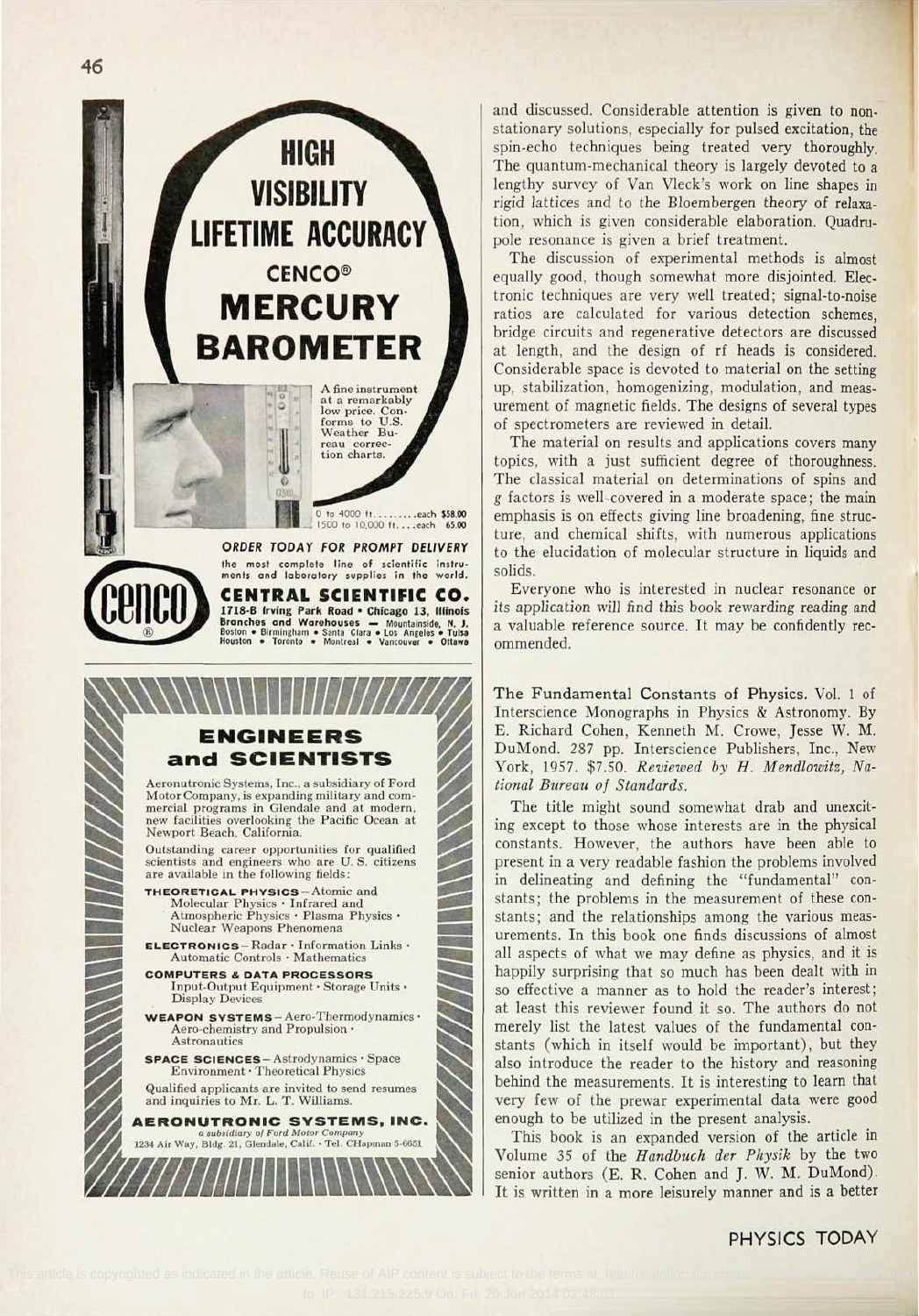